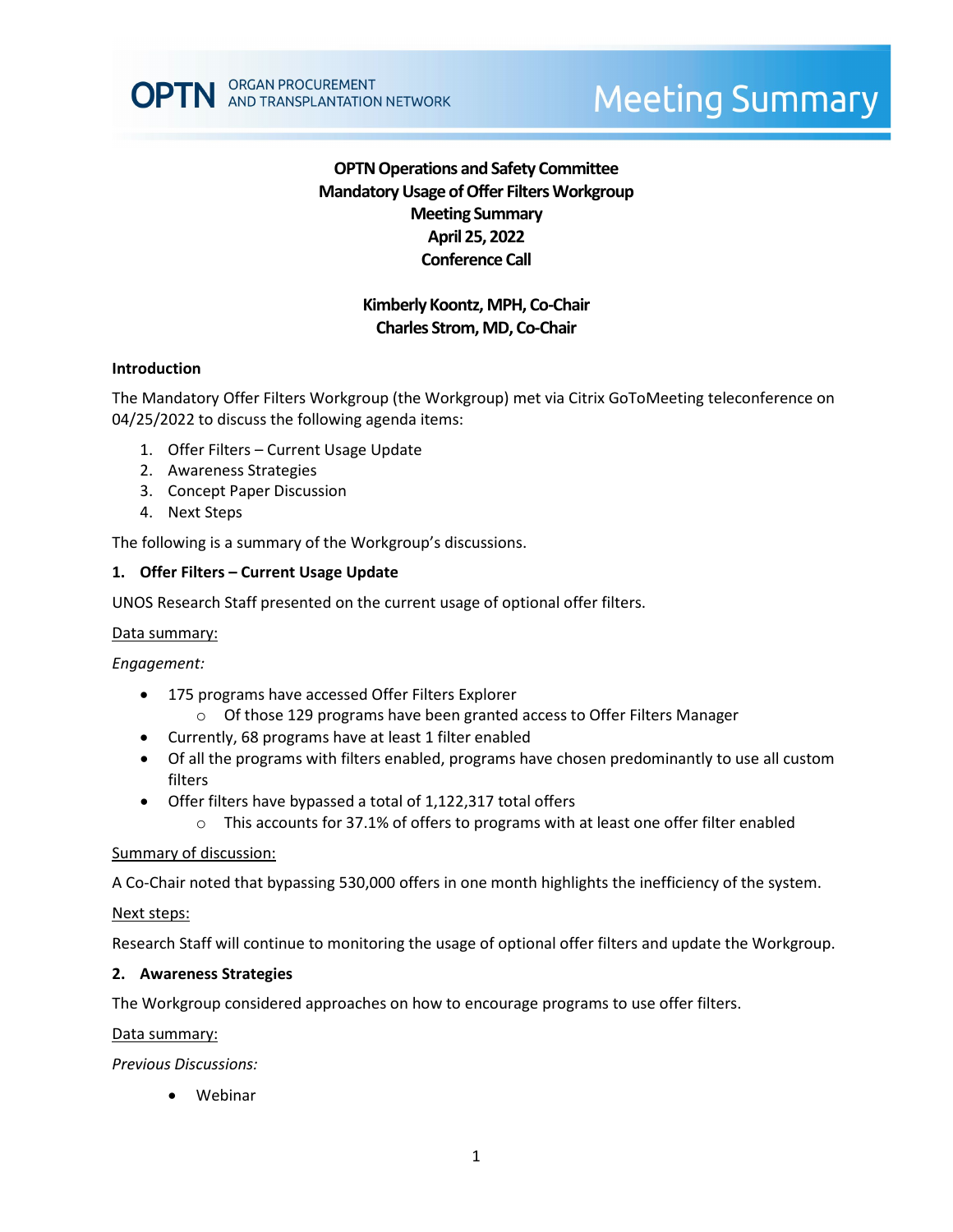- Regional Meeting Breakouts
- Fact Sheets for OPOs and Transplant Hospitals
- Educational Video Recording of Choosing/Activating Filter
- Concept Paper

### Summary of discussion:

There was no discussion surrounding this item.

#### **3. Concept Paper Discussion**

The Workgroup determined what information should be included within the concept paper.

#### Summary of discussion:

A Co-Chair noted this concept paper should focus primarily on the reduction of time from organ offer to acceptance, as well as the benefit to being able to screen out offers to a program that they would have never used. In addition, it should bring awareness to the benefits of offer filters based off of their voluntary usage by other programs. A Co-Chair also suggested that programs should have the ability to access their data and see how filters have impacted their offers.

Staff asked the workgroup their thoughts on how mandatory usage of offer filters could be supported by policy. A Co-Chair also asked the Workgroup their thoughts on what the consequences for not employing mandatory filters should be. With no responses, the Workgroup reviewed their options for mandatory filters.

A member proposed that the most important step the Workgroup can take is to understand what is desired by individuals taking organ offers, rather than administrators. They suggested that low utilization of voluntary offer filters could be due to overall overburdening, with voluntary offer filters being an additional task to accomplish. Another member inquired whether or not there was a difference in utilization between programs that use an external call center versus members of their organization. Staff responded that they have a report on the differences between call center responses and organization responses that they could prepare for the Workgroup. The member also considered that any offer filters guidance should likely be targeted towards the transplant center utilizing the call center service, as the call center acts as a substitute for offer filters.

A member suggested that the Workgroup should try to inspire more voluntary usage of offer filters before mandating it, as, with such low uptake rates during this period, there could be significant pushback against mandatory usage. The Workgroup was also curious about the size of programs who have a significant portion of their offers filtered off; for example, 70% of offers screened off has different meanings for high volume and low volume programs. A Co-Chair suggested that representatives from programs who have successfully used offer filters could speak at regional meetings to inspire more voluntary usage. A member agreed with this, and further suggested that these presentations should focus on what specific filters had worked well, rather than a "sales pitch".

It was suggested that the OPTN Kidney Committee could receive a presentation on offer filters best practices. Staff noted that the Kidney Committee had not seen a presentation on the voluntary offer filters since its implementation.

A Co-Chair asked the Workgroup what additional feedback should be solicited from the community. This would help guide the successful rollout of mandatory offer filters, as well as make changes that would encourage programs to use voluntary offer filters. A member suggested program-specific reasons that caused them to not use offer filters. The member continued by asking staff if they could identify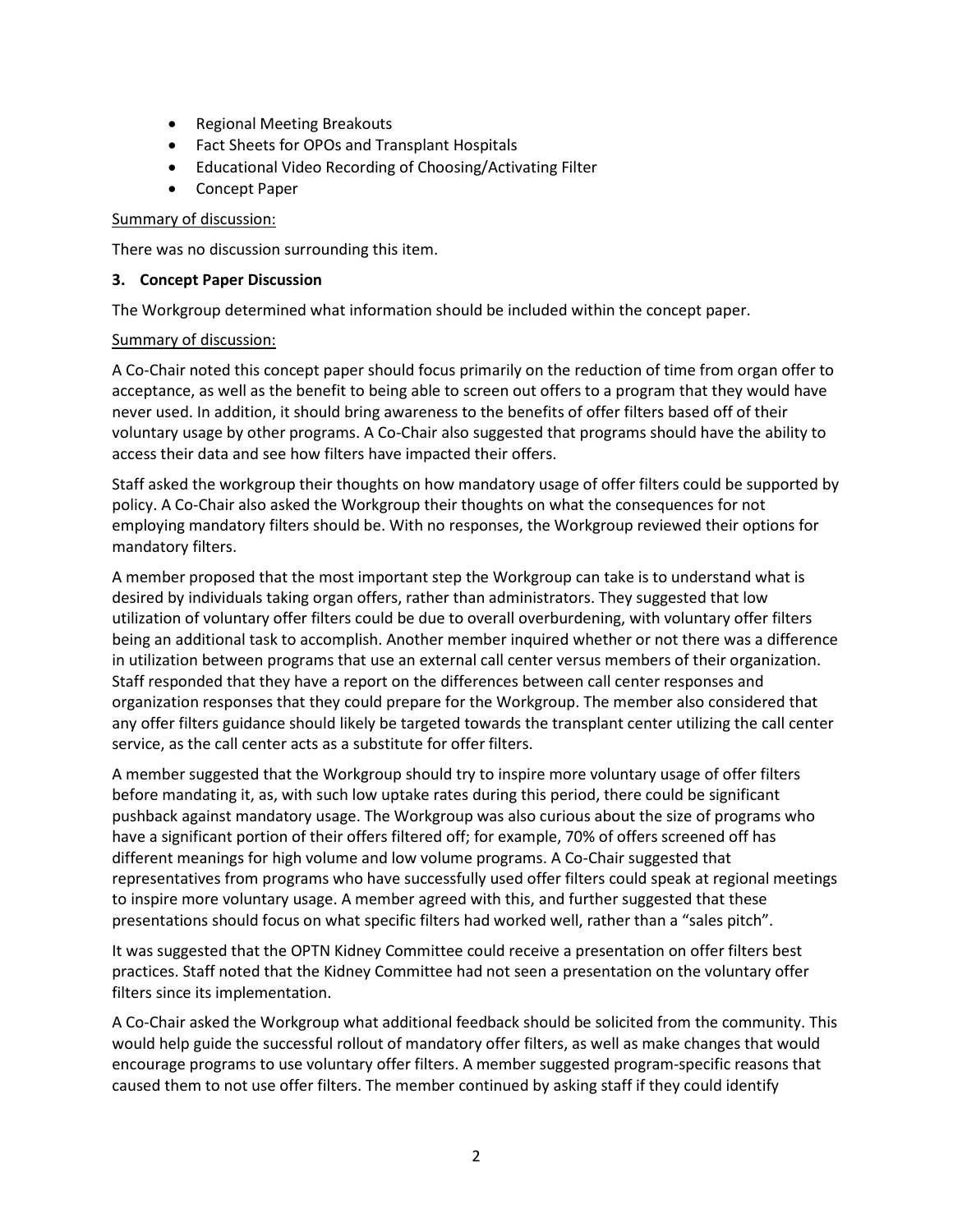programs that attempted to use offer filters but ultimately chose not to employ them, noting that those could be good targets for outreach.

A member commented that their program had not activated offer filters because their surgeon did not feel they would be helpful for their pediatric program. They elaborated that, when testing, the filters they applied had only screened off one or two donors, which did not seem like a large enough benefit. A Co-Chair supported this investigation, noting that mandating offer filters could mean that a program must evaluate their applicability to their program, rather than a necessary usage.

A second member replied that they deactivated the recommended filters, and instead used custom filters that matched their program's absolute rule outs. They added that their program was meeting biweekly to ensure that their filters were still performing to their needs by reviewing the kidney offers that had been refused by their program. In addition, they also review the organ offers that were filtered off to see if they would have accepted any of them; their conclusion in each meeting has been they never would have accepted any of the kidneys that was filtered.

Staff inquired whether the member discovered any absolute rule outs that could not be converted to an offer filter. They added this also would be a good question for community feedback. A member noted they could not set a filter for creatinine. A Co-Chair noted that, while it wasn't a filter per se, they wanted the ability to filter at the candidate level – for example, the needs of an older candidate varied drastically from the needs of a younger candidate at the same center, who would be subject to the same filters. They suggested that the ability to group recipients and apply filters to those groups could be beneficial. A member expressed concern that there could be misinterpretation within the community that mandatory means each candidate must have a filter applied to them; on the contrary, programs must use filters, but can exclude candidates from their filtering criteria.

A Co-Chair added that, if programs were feeling overwhelmed when setting up the filters, the Workgroup could compile a best practices document to facilitate the process. A member also suggested that there could be a distribution of the most common filters used by programs stratified by size of the program.

A Co-Chair inquired how they should approach programs that had considered using filters but ultimately rejected them. A member responded that this could be a common response for programs using call services to screen their organ offers. However, offer filters could be used to make organ offer processes more efficient as it screens candidates in a quicker manner. In this case, it would be beneficial to both the OPO and transplant program.

## Next steps:

The Workgroup will draft an initial copy of the concept paper for the June deadline. The Workgroup will also consider how best to encourage the voluntary usage of offer filters. Staff will reach out to the Kidney Committee to see if they would be interested to hear the offer filters project.

## **4. Next Steps**

The Workgroup considered the timeline for their project.

## Data summary:

The Workgroup will make final decisions on the concept paper. They will also continue their communication/awareness discussions.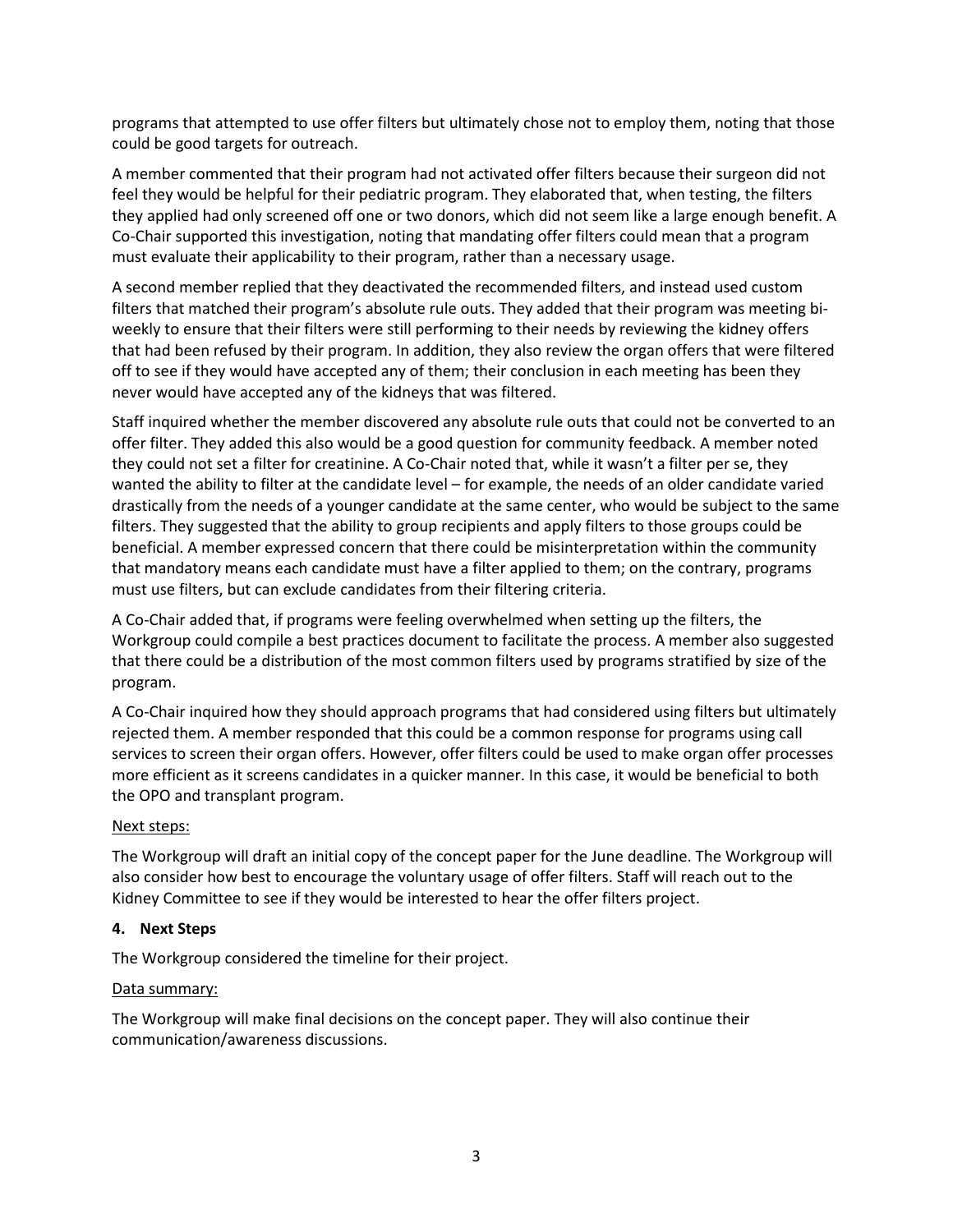# **Upcoming Meeting**

• May 23, 2022